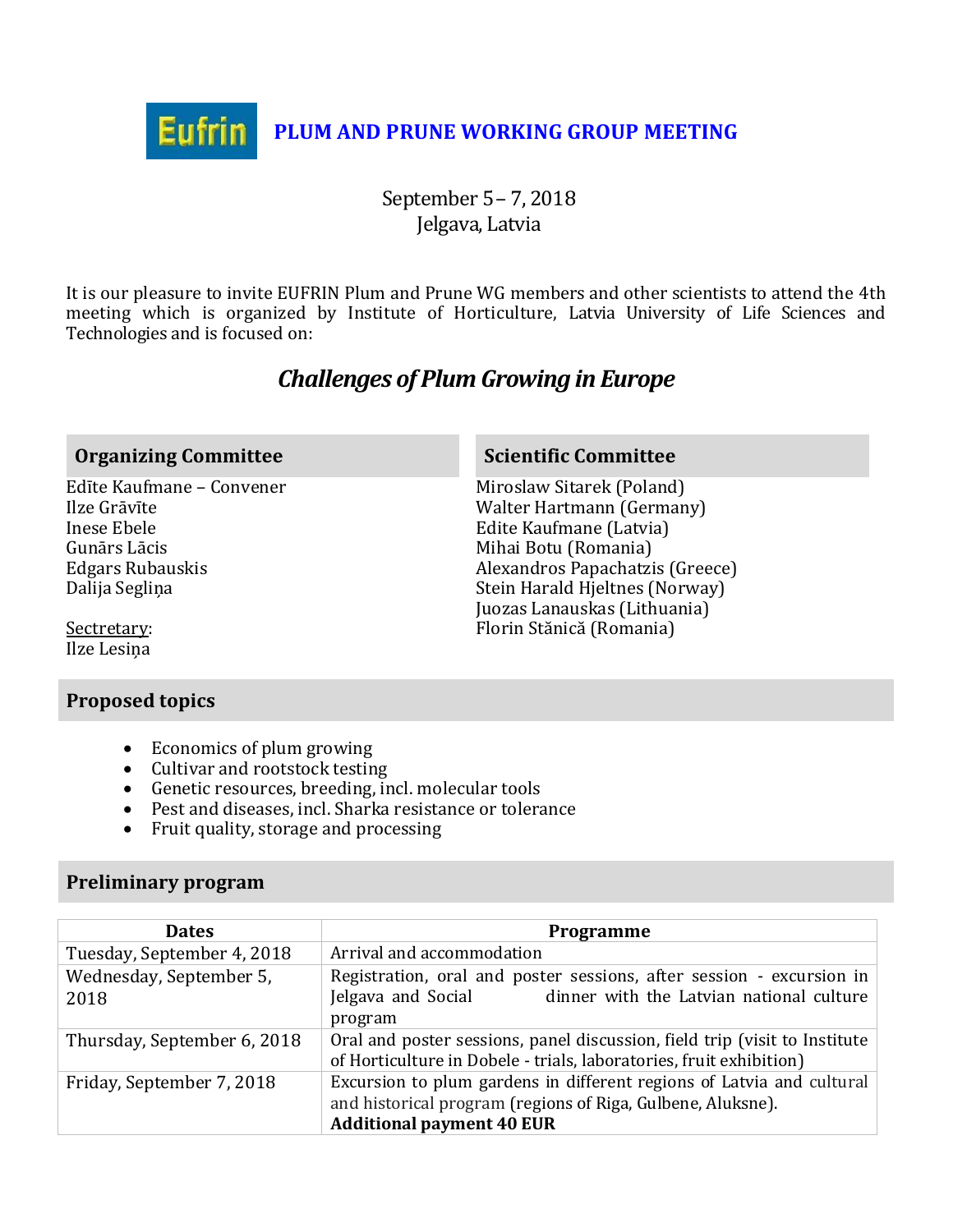## **Language**

The official language will be English

## **Venue**

The event will be held at Latvia University of Life Sciences and Technologies (central building, room 293), Jelgava city, Latvia. Address: Lielā iela 2, Jelgava (www.llu.lv)

## **Participation fee (calculated in EUR)\***

| Category                | <b>Early registration</b> | Late registration |
|-------------------------|---------------------------|-------------------|
| Participants            | 250                       | 300               |
| Participating student** | 220                       | 270               |

\* cover registration, conference lunches, coffee brakes, conference party (social dinner) and reception, field trip, publishing of scientific papers in *Proceedings of the Latvian Academy of Sciences (electronic version)*

Invoices for the payment to each participant will be sent via e-mail after receiving the registration form

\*\*Official university letter confirming the full-time student status required

## **Accommodation**

Jelgava is situated 30 km from Dobele and 40 km from Riga [\(http://www.jelgava.lv/en/start/\)](http://www.jelgava.lv/en/start/). Accommodation in Jelgava is available in different hotels, the best one (our suggestion) is the "Hotel Jelgava" (4\*\*\*\*), which is located close to the University. Prices per night vary from 50-60 EUR for a single room and 60-75 EUR for a double room. You can book the room on [www.booking.com.](http://www.booking.com/)

## *N.B! Do not delay booking because we cannot make a pre-booking, as we do not arrange a meeting at the hotel. Cancellation of this hotel is free of charge.*

You can also choose other hotels or apartments through www.booking.com, located further from the meeting place. If necessary, we will help with transportation.

There is good connection between Jelgava and Riga - trains and buses. If you want to, you can choose to stay in Riga. Then you should expect an early rise and late return to the hotel using public transport. There are good hotels nearby Riga International Coach Terminal (Address: 1, Pragas Street, Riga, LV 1050, [http://www.autoosta.lv/?lang=en\)](http://www.autoosta.lv/?lang=en)

## **Travel tips**

There is frequent air traffic to Riga. Information: *http*://*[www.riga-airport.com](http://www.riga-airport.com/)*

Good bus traffic also is available from many European cities. Information: *[http://www.autoosta.lv](http://www.autoosta.lv/) <http://www.luxexpress.eu/>*